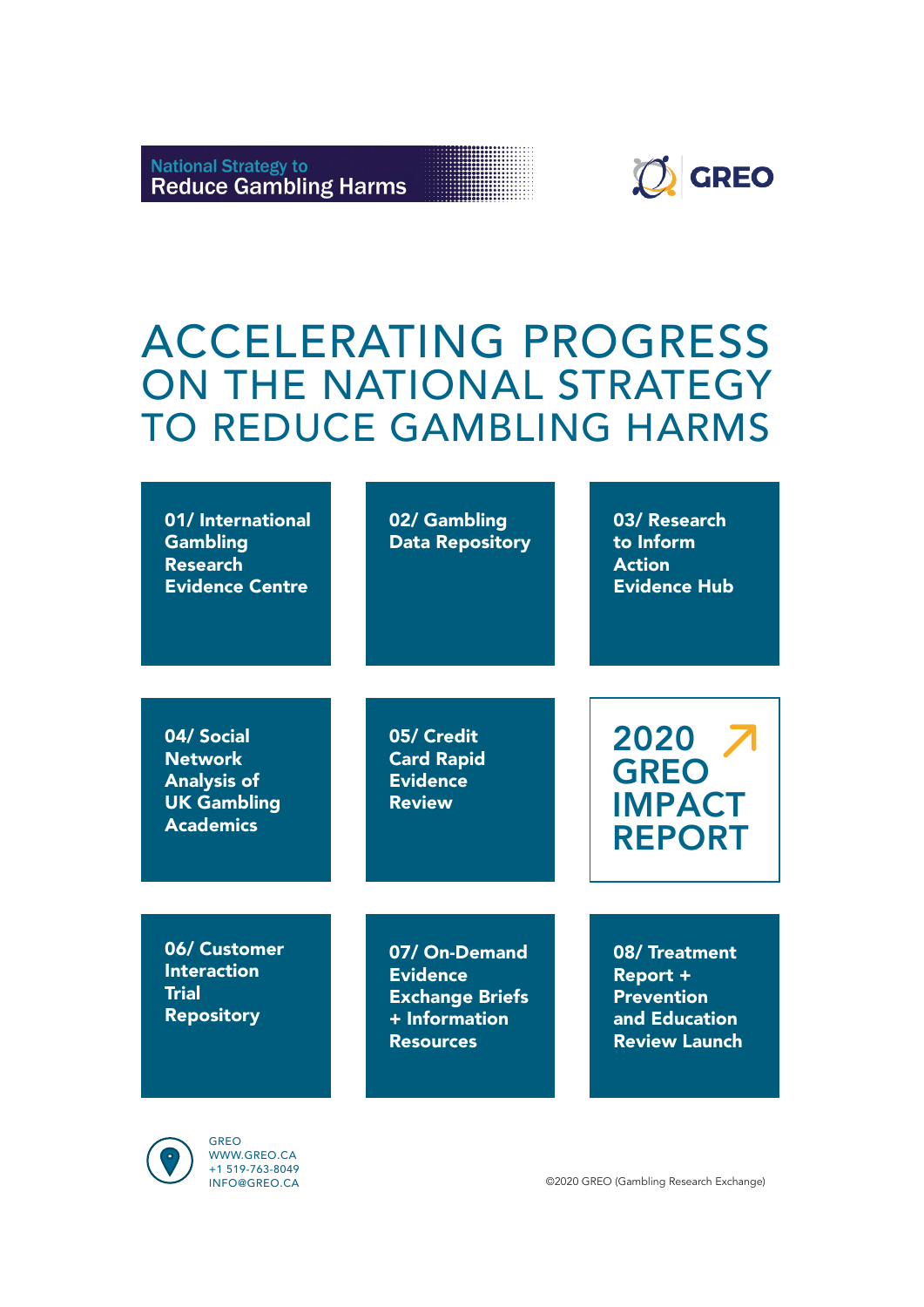# **National Strategy to<br>Reduce Gambling Harms**



Welcome to GREO's first Impact Report in support of the National Strategy. Since the announcement of our involvement in July 2019, GREO has played an important role in accelerating progress on the National Strategy to Reduce Gambling Harms in Great Britain.

The Gambling Commission recognised GREO could play an important role in advancing the National Strategy as a globally connected not-for-profit with a comprehensive understanding of gambling and the expertise to quickly and effectively translate research evidence into practical advice.

This report highlights the infrastructures, initiatives and related impacts of our first year working with Strategy stakeholders, including the Gambling Commission to make better and faster progress to reduce gambling harms.

GREO's year one efforts focused on the Research to Inform Action enabler of the National Strategy for the purpose of widening the research base and improving links between research and policy. Together with our partners and key stakeholders, GREO delivered foundational work establishing essential components for evidence-informed action. This Impact Report is organized to share:

- 1) A Year of Impacts
- 2) Impacts by Deliverable
- What's Next 3

Funding for these projects is derived from regulatory settlements in lieu of financial penalties from gambling operators in Great Britain as assessed by the Gambling Commission. The Commission reviews and approves proposals for destinations of regulatory settlements. The monies represent a restricted payment to GREO towards delivery of the National Strategy to Reduce Gambling Harms.

Going forward, GREO will continue efforts on the Research to Inform Action work and, together with key stakeholders, initiate a multi-year programme to mobilise the Evaluation enabler of the National Strategy for the purpose of better understanding what works to reduce gambling harms.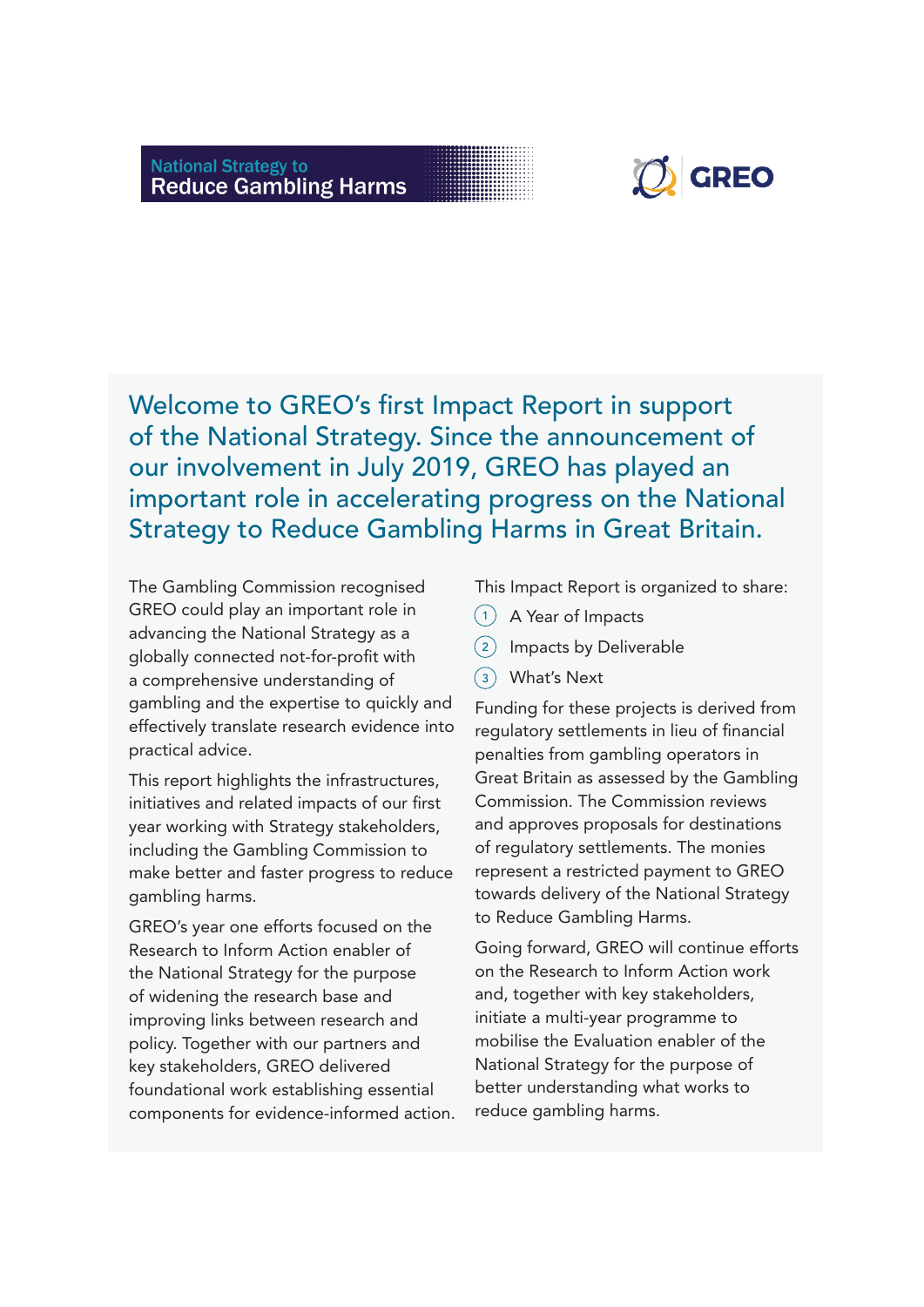

Let's take an at-a-glance look at the infrastructure and initiatives mobilised by GREO over the last year (2019- 2020) alongside the relevant impacts toward the National Strategy's Research to Action enabler, for the purpose of 'Widening the Research Evidence Base' and 'Improving Links Between Research and Policy'.

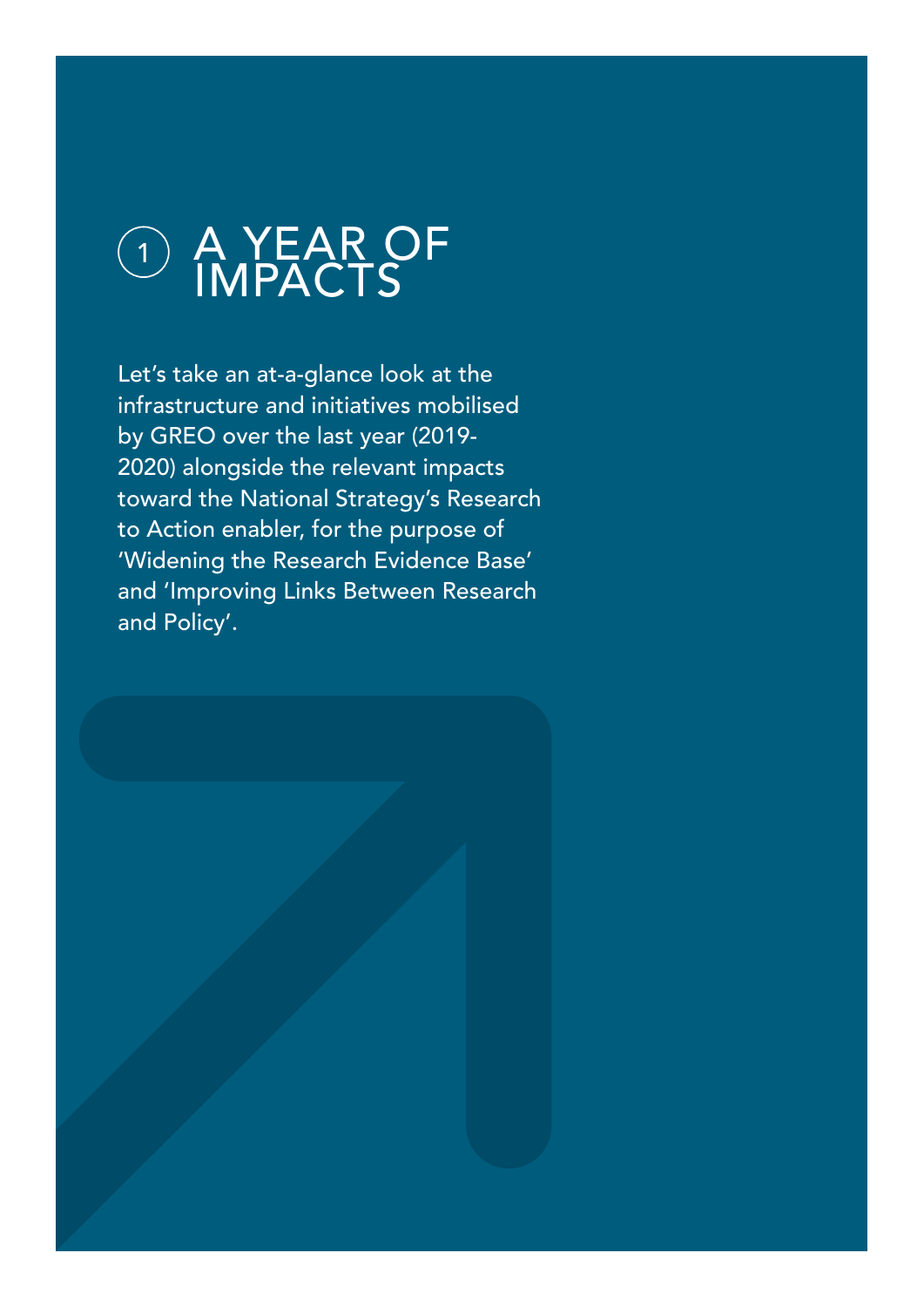| 2020<br><b>GREO</b><br><b>IMPACT</b><br><b>REPORT</b>                                        | <b>National Strategy to</b><br><b>Reduce Gambling Harms</b><br><b>RESEARCH TO INFORM ACTION</b><br><b>Widening the Research Evidence Base</b> |
|----------------------------------------------------------------------------------------------|-----------------------------------------------------------------------------------------------------------------------------------------------|
| 01/ International<br><b>Gambling</b><br><b>Research</b><br><b>Evidence Centre</b>            | Improving access and support to discover<br>credible research evidence on gambling<br>and its harms                                           |
| 02/ Gambling<br><b>Data Repository</b>                                                       | Improving access and support for use of<br>research-grade gambling datasets                                                                   |
| 03/ Research<br>to Inform<br><b>Action</b><br><b>Evidence Hub</b>                            | A growing collection of resources specific<br>to the National Strategy's Research to<br><b>Inform Action enabler</b>                          |
| 04/ Social<br><b>Network</b><br><b>Analysis of</b><br><b>UK Gambling</b><br><b>Academics</b> | A clear picture of who in the UK researches<br>what related to gambling and its harms as<br>well as key knowledge gaps                        |

GREO/ ACCELERATING PROGRESS ON THE NATIONAL STRATEGY TO REDUCE GAMBLING HARMS/ A YEAR OF IMPACTS (2019-2020)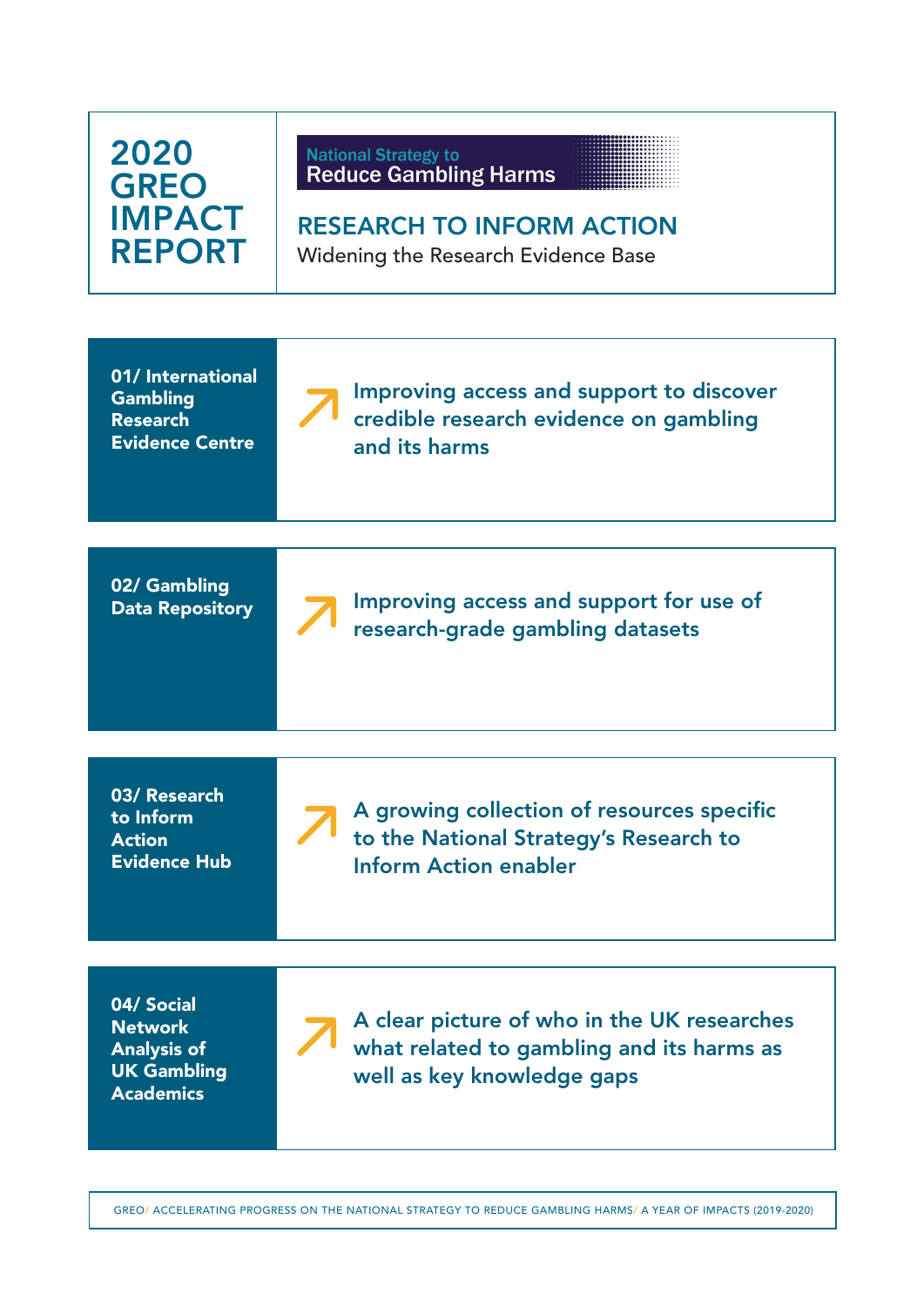| 2020<br><b>GREO</b><br><b>IMPACT</b><br><b>REPORT</b>                                           | <b>National Strategy to</b><br><b>Reduce Gambling Harms</b><br><b>RESEARCH TO INFORM ACTION</b><br>Improving Links Between Research and Policy |
|-------------------------------------------------------------------------------------------------|------------------------------------------------------------------------------------------------------------------------------------------------|
| 05/ Credit<br><b>Card Rapid</b><br><b>Evidence</b><br><b>Review</b>                             | An understanding of credit card use for<br>gambling (land-based + online) and the<br>relationship between credit and gambling<br>harms         |
| 06/ Customer<br><b>Interaction</b><br><b>Trial</b><br><b>Repository</b>                         | Increasing capacity to assess the extent<br>industry is meeting commitments to safer<br>gambling                                               |
| 07/ On-Demand<br><b>Evidence</b><br><b>Exchange Briefs</b><br>+ Information<br><b>Resources</b> | Timely provision of relevant evidence and<br>information in a consumable format for<br>researchers and decision-makers                         |
| 08/Treatment<br>Report +<br><b>Prevention</b><br>and Education<br><b>Review Launch</b>          | Generating evidence to inform the strategic<br>priorities of the National Strategy                                                             |

GREO/ ACCELERATING PROGRESS ON THE NATIONAL STRATEGY TO REDUCE GAMBLING HARMS/ A YEAR OF IMPACTS (2019-2020)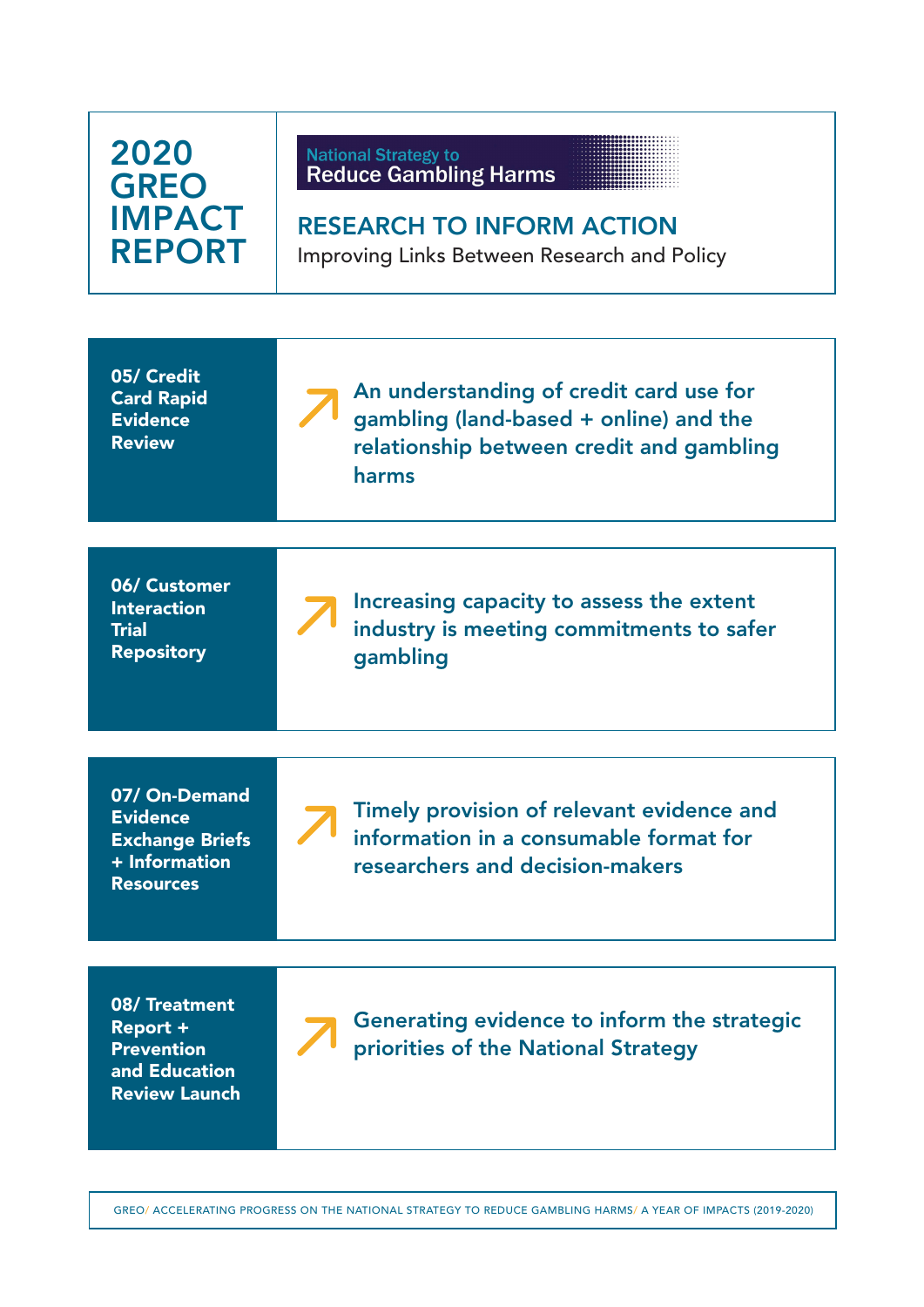# 2) IMPACTS BY DELIVERABLE

Now let's dive deeper. On each page that follows are key details related to the infrastructures or initiatives GREO mobilised in support of the National Strategy. Taken as a whole, these pages represent GREO's contributions to date. Each page can also be used as a standalone tool to support focused dialogue with partners and decision makers.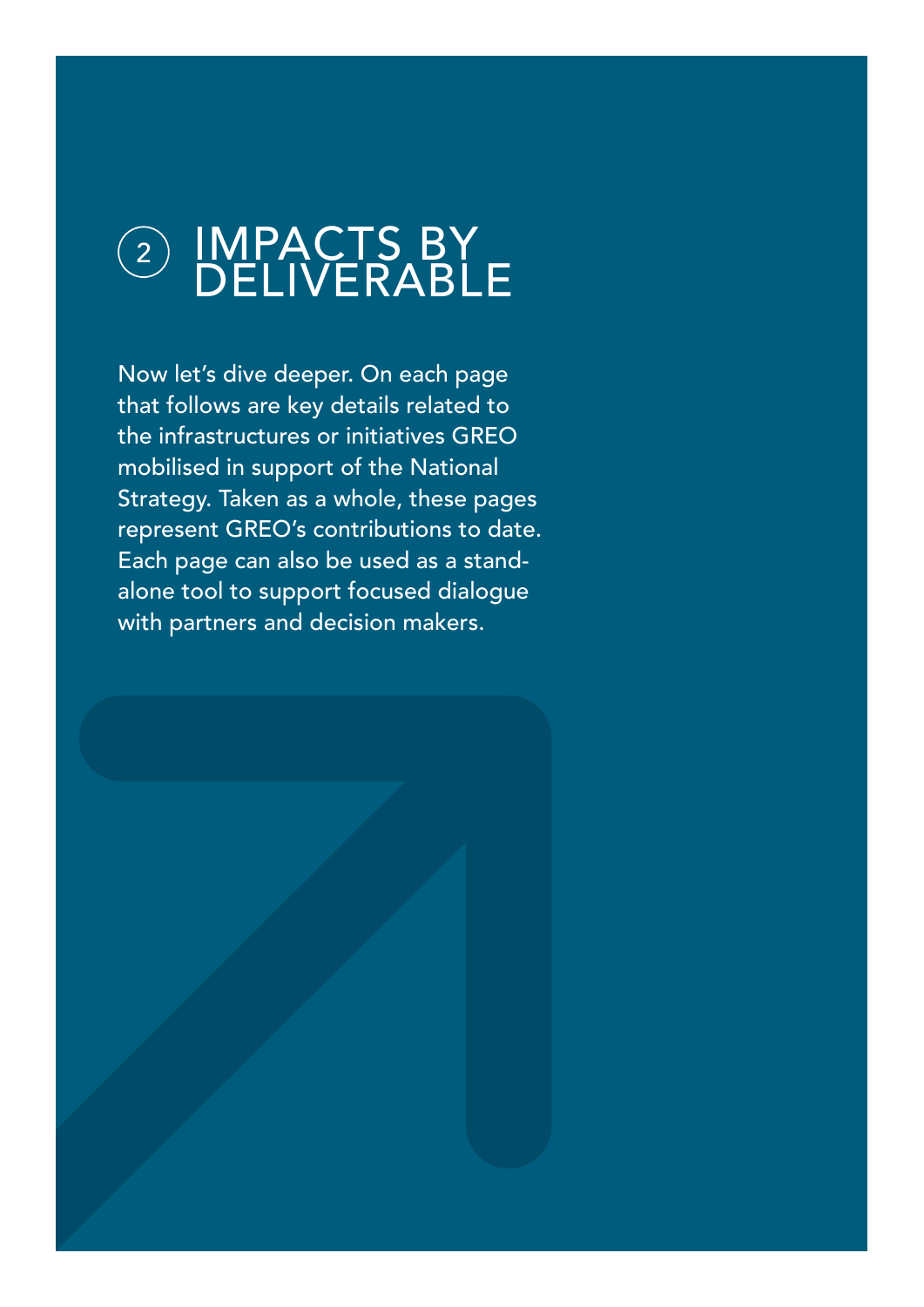#### **National Strategy to Reduce Gambling Harms**

RESEARCH TO INFORM ACTION Widening the Research Evidence Base

01/ International **Gambling** Research Evidence Centre

#### Improving access and support to discover credible research evidence on gambling and its harms

# 2300+

Research Snapshots and Synopses — brief plain language academic summaries

# 1800+

Specialised Resources — conference papers, reports, webinars, infographics

# User Support

Providing bespoke assistance from GREO experts and Custom Content Alerts

To support research dissemination and enable policy makers to take proper account of research, GREO curates and manages the world's largest digital library of evidence on gambling and its harms, the International Gambling Research Evidence Centre: [www.greo.ca/Modules/EvidenceCentre/Search.aspx](https://www.greo.ca/Modules/EvidenceCentre/Search.aspx)

Users of the Evidence Centre reach out to GREO with their questions and our team of Information Specialists provides guidance to ensure discovery and access to the credible and relevant evidence related to gambling that will support their knowledge and decision-making needs. The Evidence Centre is here to support:

- » Researchers and Students
- » Decision Makers and Policy Makers
- » Treatment Providers and Educators
- » General Public
- » Government

In the past year (July 2019 to July 2020), we saw a 40% increase in users of the Evidence Centre overall, and a 94% increase in the number of visitors from the UK. GREO will continue to support use of the Evidence Centre by partners, stakeholders, and decision makers in the UK taking action on the National Strategy.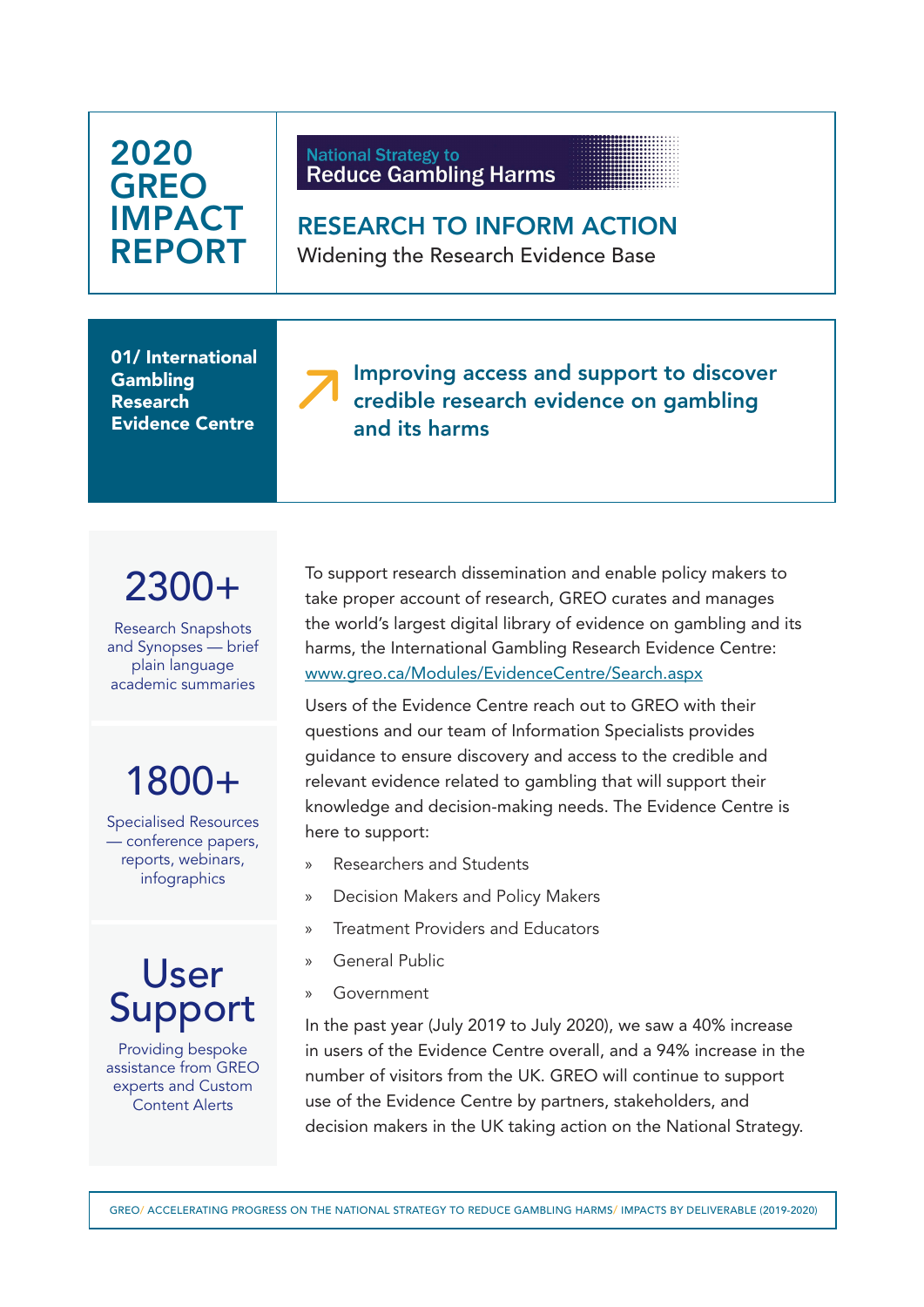#### **National Strategy to Reduce Gambling Harms**

RESEARCH TO INFORM ACTION Widening the Research Evidence Base

02/ Gambling Data Repository



25 In-house gambling research datasets

# 81

Curated and linked international gambling research datasets

# User Support

Providing skilled guidance to conduct secondary data analysis and create data management plans To contribute to a streamlined process for accessing data for research purposes that will accelerate the pace of research and open up access to a broader range of researchers, GREO curates and manages an online Gambling Data Repository: [www.greo.ca/en/greo-resource/data-repository.aspx](http://www.greo.ca/en/greo-resource/data-repository.aspx)

GREO's Data Repository comprises over 100 data sets — 25 in-house gambling-specific datasets and 81 externally linked gambling data sets from around the globe. The Repository:

- » Prioritises longitudinal and high-quality datasets, shared by government agencies and established researchers
- » Preserves critical information by helping researchers document their dataset and store it in a secure repository
- Reduces costs and allows researchers to spend more time analyzing data than collecting it
- Promotes secondary data analysis and open science to foster capacity development and understanding of gambling harms across diverse disciplines

GREO will continue efforts to support use of gambling datasets by researchers and stakeholders in the UK taking action on the National Strategy.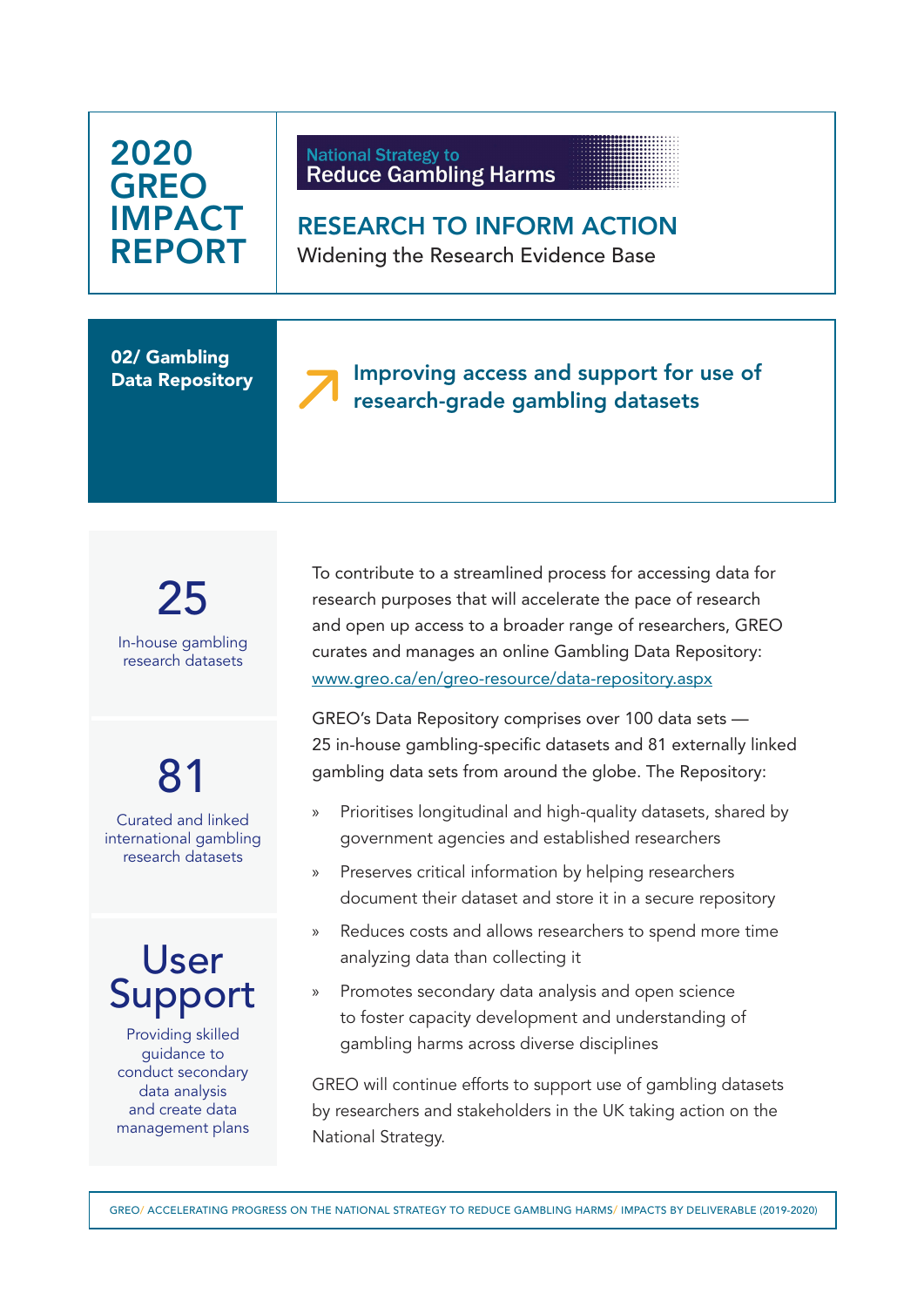| 2020<br><b>GREO</b><br><b>IMPACT</b><br><b>REPORT</b>                                    | <b>National Strategy to</b><br><b>Reduce Gambling Harms</b><br><b>RESEARCH TO INFORM ACTION</b><br><b>Widening the Research Evidence Base</b>                                                                                                                                                                                                                                                                                                                                                                                                                                                                                                                                                                                                                                                              |
|------------------------------------------------------------------------------------------|------------------------------------------------------------------------------------------------------------------------------------------------------------------------------------------------------------------------------------------------------------------------------------------------------------------------------------------------------------------------------------------------------------------------------------------------------------------------------------------------------------------------------------------------------------------------------------------------------------------------------------------------------------------------------------------------------------------------------------------------------------------------------------------------------------|
| 03/ Research<br>to Inform<br><b>Action</b><br><b>Evidence Hub</b>                        | A growing collection of resources specific<br>to the National Strategy's Research to<br><b>Inform Action enabler</b>                                                                                                                                                                                                                                                                                                                                                                                                                                                                                                                                                                                                                                                                                       |
| <b>Focused</b><br>Hub<br>Organized to align<br>with the six relevant<br>strategic themes | To provide the infrastructure to collate and disseminate<br>research and assess the impact of research on policy in the UK,<br>GREO built the Research to Inform Action Evidence Hub:<br>www.greo.ca/en/national-strategy.aspx<br>Launched in January 2020, this Hub is regularly updated with<br>resources and research projects commissioned as part of the<br>National Strategy (primarily by GambleAware) organised under<br>the strategic themes of the Research Programme in Support of<br>the National Responsible Gambling Strategy (2018 - 2022):<br>Defining, Measuring, and Monitoring Gambling-Related Harms<br>$\rangle$<br>Patterns of Play<br>$\rangle$<br>Changes in Gambling Behaviour Over Time<br>$\rangle\!\rangle$<br>What Works in Industry-Based Harm Minimisation<br>$\mathcal{Y}$ |
| Users<br>Increasing since launch<br>including page views<br>by UK visitors               |                                                                                                                                                                                                                                                                                                                                                                                                                                                                                                                                                                                                                                                                                                                                                                                                            |
| User<br>Support<br>Providing bespoke<br>assistance from GREO<br>experts                  | <b>Education and Prevention</b><br>$\rangle$<br><b>Treatment and Support</b><br>$\rangle$<br>To date, the most visited sections by users in the UK are<br>Defining, Measuring, and Monitoring Gambling-Related Harms<br>and Patterns of Play, followed by Treatment. Over time the Hub<br>will become a comprehensive evidence base to inform policy<br>and action, including publications from more partners and<br>building a means to assess the impact of research on policy.                                                                                                                                                                                                                                                                                                                          |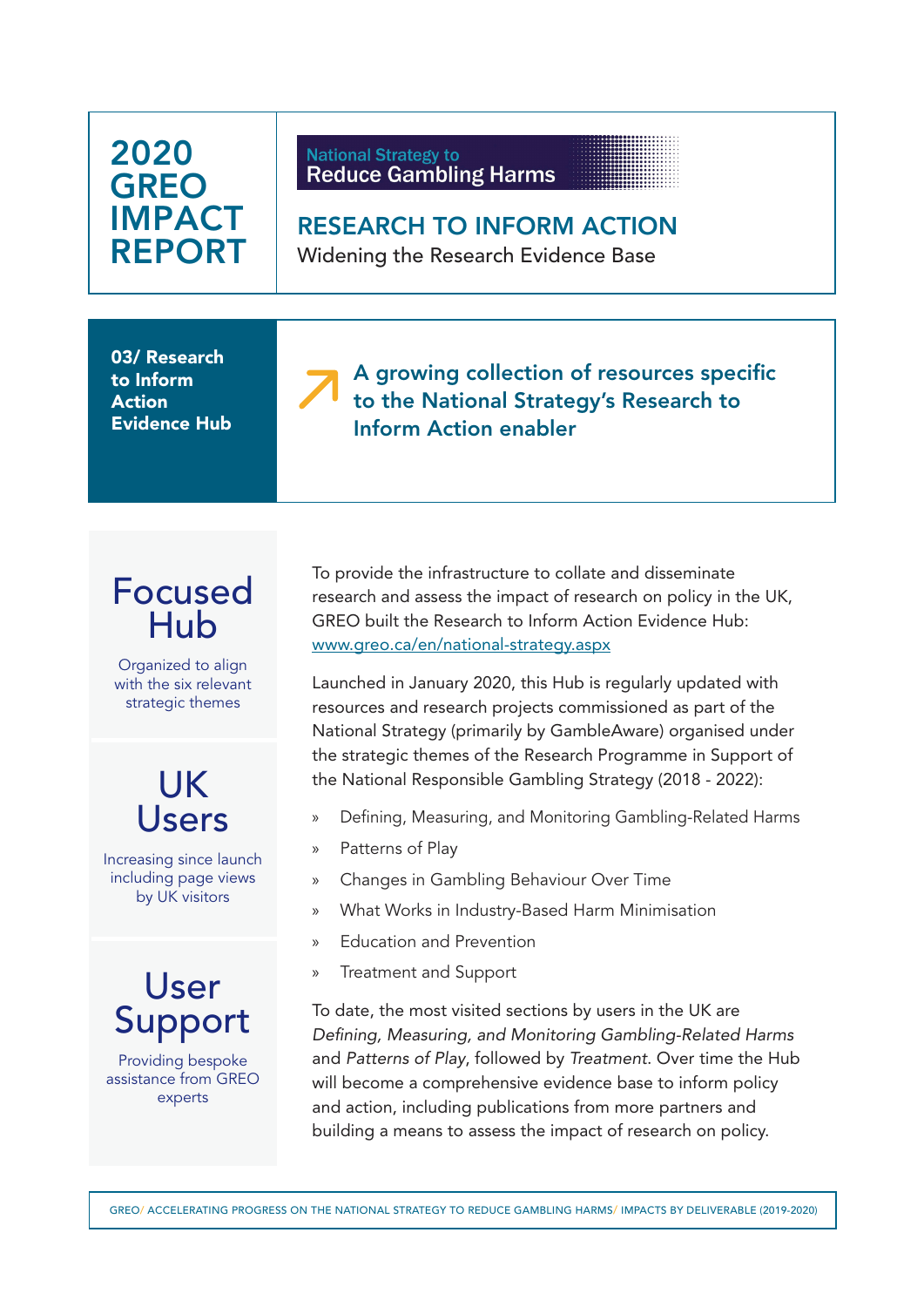| 2020<br><b>GREO</b><br><b>IMPACT</b><br><b>REPORT</b>                                          | <b>National Strategy to</b><br><b>Reduce Gambling Harms</b><br><b>RESEARCH TO INFORM ACTION</b><br>Widening the Research Evidence Base                                                                                                                                                                                                                                                                                                                        |
|------------------------------------------------------------------------------------------------|---------------------------------------------------------------------------------------------------------------------------------------------------------------------------------------------------------------------------------------------------------------------------------------------------------------------------------------------------------------------------------------------------------------------------------------------------------------|
| 04/ Social<br><b>Network</b><br><b>Analysis of</b><br><b>UK Gambling</b><br><b>Academics</b>   | A clear picture of who in the UK researches<br>what related to gambling and its harms as<br>well as key knowledge gaps                                                                                                                                                                                                                                                                                                                                        |
| 284<br>Articles included<br>in the final dataset of<br>the SNA                                 | To inform the creation of the research infrastructure required to<br>underpin and facilitate high quality research and map the needs<br>for future research, GREO conducted a social network analysis<br>(SNA) of academics in the UK.<br>The SNA enhances our collective understanding of who<br>researches gambling, the extent to which researchers share                                                                                                  |
| 278<br>Authors identified<br>by the SNA who are<br>affiliated with UK<br>research institutions | interests and collaborate, and where knowledge gaps exist in<br>relation to definitions and measures of gambling-related harms<br>in the UK. The SNA data includes author, institution, and topic<br>data from UK-based gambling research published over the past<br>ten years (2009 - 2019) and graphically illustrates:<br>The extent to which UK-based research is concentrated on<br>y)<br>each harm factor                                               |
| UK<br><b>Network</b><br>Visual map showing<br>UK gambling academic<br>research collaborators   | Where research on gambling-related harm factors is<br>>><br>concentrated in the UK<br>Existing ties to researchers internationally who have expertise<br>>><br>in specific areas of harm<br>The SNA builds on similar work that GREO completed which<br>focused on Canada, Australia, and New Zealand — and now layers<br>on international researchers and their ties to UK. A report and<br>plain language summary will be published later this year (2020). |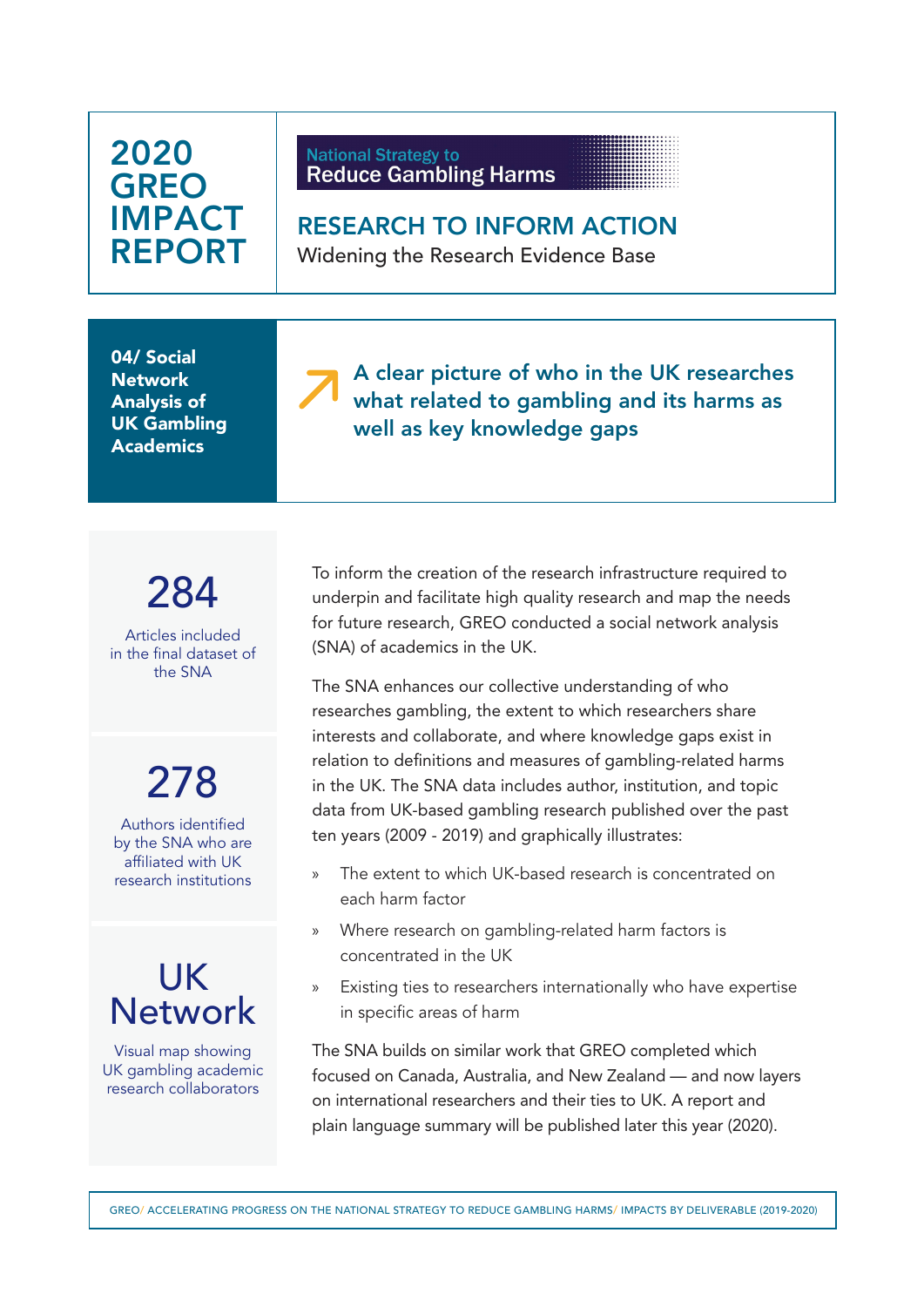| 2020<br><b>GREO</b><br><b>IMPACT</b><br><b>REPORT</b>                                       | <b>National Strategy to</b><br><b>Reduce Gambling Harms</b><br><b>RESEARCH TO INFORM ACTION</b><br>Improving Links Between Research and Policy                                                                                                                                                                                                                                                                                     |
|---------------------------------------------------------------------------------------------|------------------------------------------------------------------------------------------------------------------------------------------------------------------------------------------------------------------------------------------------------------------------------------------------------------------------------------------------------------------------------------------------------------------------------------|
| 05/ Credit<br><b>Card Rapid</b><br><b>Evidence</b><br><b>Review</b>                         | An understanding of credit card use for<br>gambling (land-based + online) and the<br>relationship between credit and gambling<br>harms                                                                                                                                                                                                                                                                                             |
| 118<br>Grey and academic<br>literature sources<br>spanning 10 years                         | To provide key stakeholders the essential evidence needed to<br>assess impacts of the Gambling Commission's ban on the use<br>of credit cards for gambling in April 2020, GREO conducted a<br>rapid review of evidence focused on credit card use for land-<br>based and online gambling as well as the relationship between<br>credit and gambling harms.                                                                         |
| UK<br>Data sources<br>supporting an analysis<br>of credit card use and<br>gambling patterns | The full final report includes:<br>Evidence from 118 grey and academic literature sources<br>$\gg$<br>$(1999 - 2019)$<br>A jurisdictional scan of policies regarding credit use for<br>$\mathcal{V}$<br>gambling<br>Analysis of credit card use and gambling patterns using two<br>$\gg$<br>UK-specific data sources                                                                                                               |
| Global<br>Jurisdicational scan<br>of policies regarding<br>credit card use for<br>gambling  | The review informed the evidence-based evaluation of<br>the recent ban on use of credit cards for gambling and its<br>findings will continue to inform the Gambling Commission's<br>evaluation of the ban's outcomes. The evaluation will ensure<br>key stakeholders can understand the impact of the change,<br>including intended and unintended consequences.<br>The full report + plain language summary are available online. |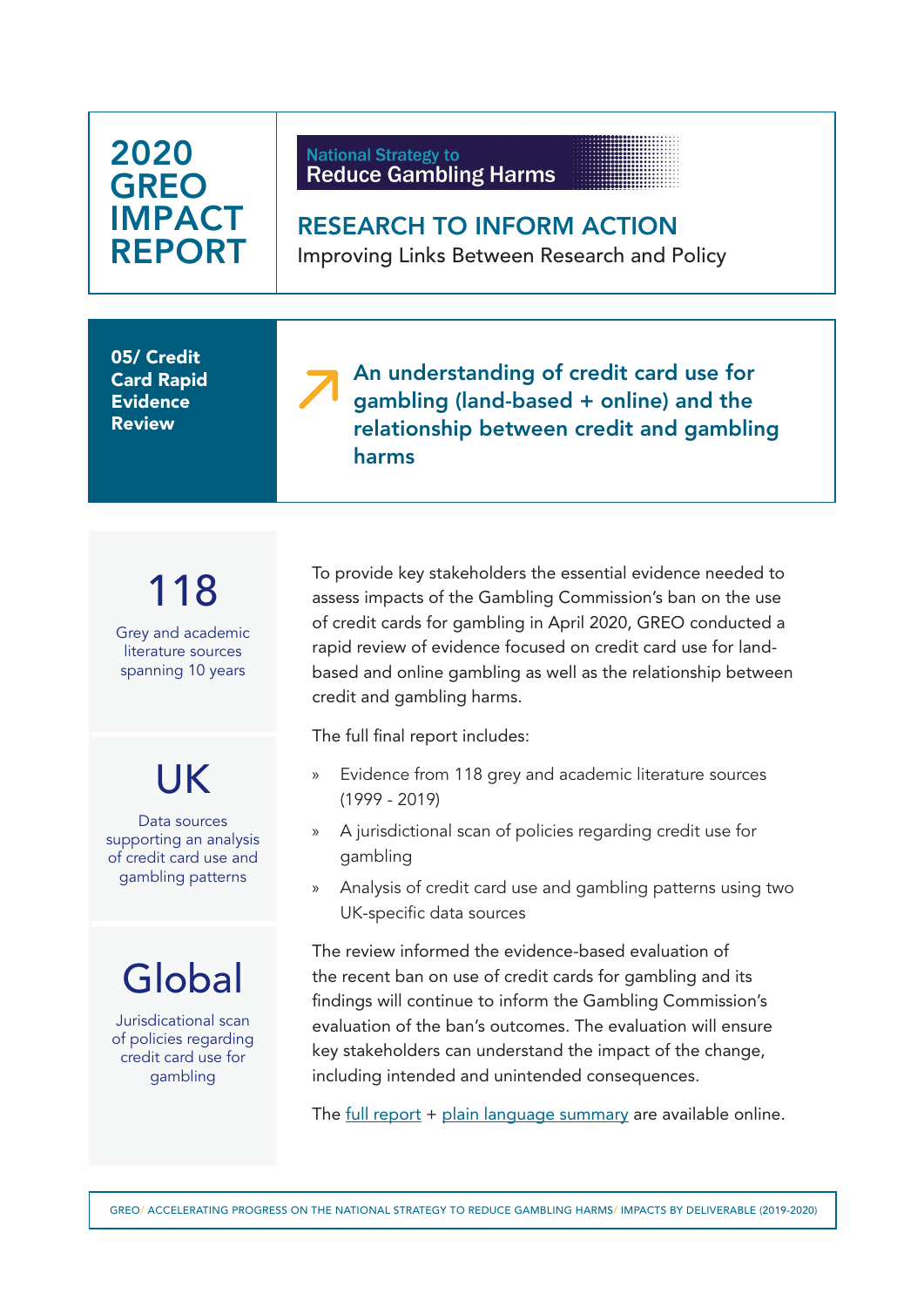#### **National Strategy to Reduce Gambling Harms**

RESEARCH TO INFORM ACTION Improving Links Between Research and Policy

06/ Customer Interaction Trial **Repository** 

#### Increasing capacity to assess the extent industry is meeting commitments to safer gambling

68 Remote gambling operators were contacted

38%

Gambling operators (26) voluntarily submitted their resources

20 participants were privately-owned companies

To support the creation of processes for gambling operators to collaborate to prevent harm and facilitate safer gambling, GREO created a trial online repository where operators could share data and resources about their customer interaction policies and practices.

Customer interaction is the way in which gambling operators identify and interact with people who are believed to be at risk of or experiencing gambling-related harm. The aim of building a trial repository was to build and test a digital infrastructure to establish a protocol, as well as explore the feasibility of use by operators that would ultimately inform a decision about whether a repository is worth pursuing at a broader scale.

Gambling operators were encouraged to share data and resources about their customer interaction policies and practices. The project demonstrated that there is an appetite for sharing with and learning from other operators regarding customer interaction, given the level of participation by operators and the robustness of their submissions. A full report and plain language summary will be published in the autumn (2020).

GREO seeks to maintain the data collected and explore additional products to share learnings from this pilot initiative.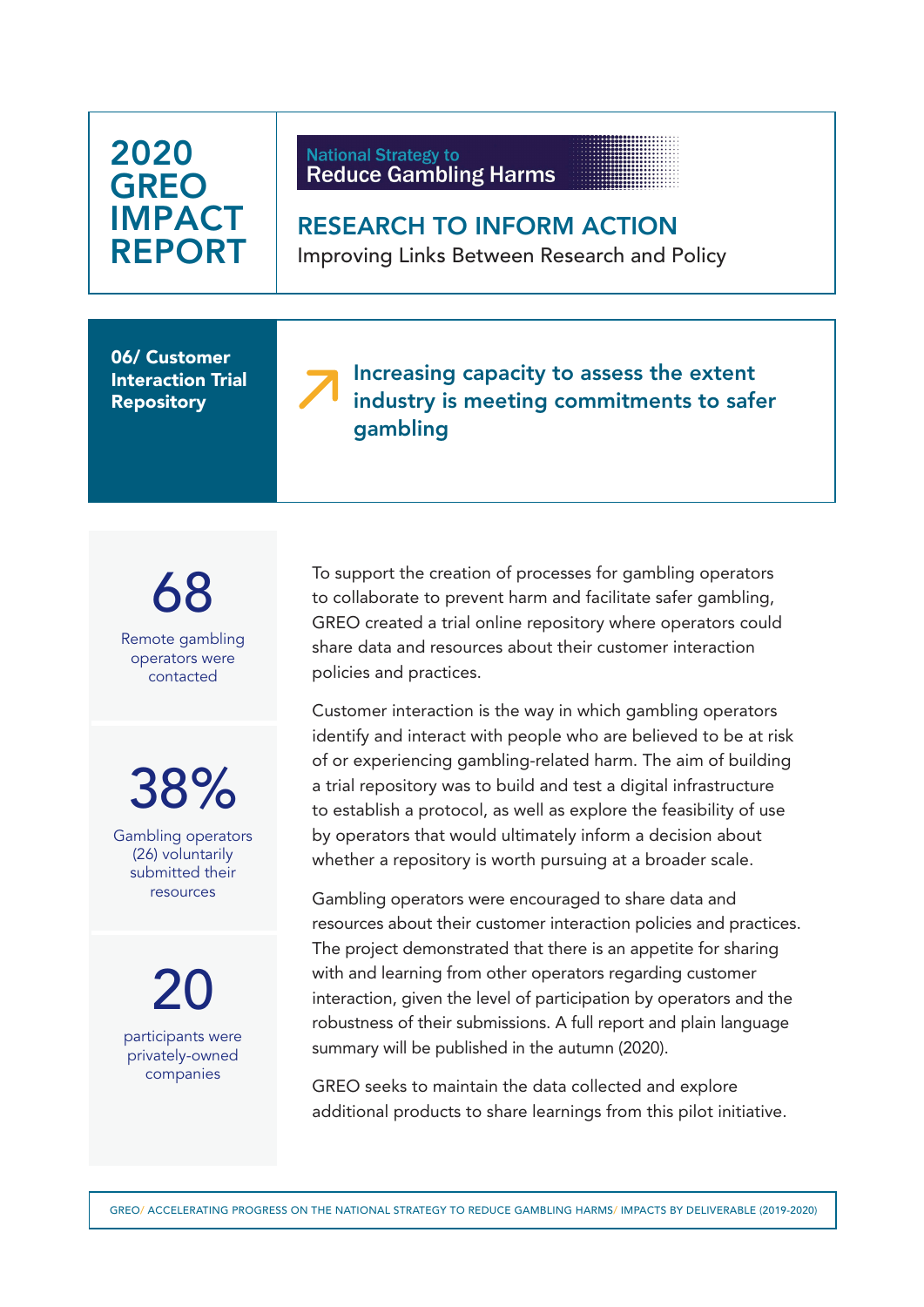#### **National Strategy to Reduce Gambling Harms**

RESEARCH TO INFORM ACTION Improving Links Between Research and Policy

07/ On-Demand **Evidence** Exchange Briefs + Information Resources

Timely provision of relevant evidence and information in a consumable format for researchers and decision-makers

## Timely **Topics**

Signaling the production of 7 Evidence Exchange briefs in the last year

# UK Focus

For research newsletters profiling UK authors' work

### COVID-19 +Gambling

up to the minute research on key topics to address gambling harms during the COVID-19 crisis

To support decision makers' use of research evidence to inform policy on key and emerging issues to make gambling safer, GREO creates Evidence Exchange briefs based on user identified topics and questions as well as time sensitive resources.

This past year GREO produced Evidence Exchange briefs providing quick and rigorous summaries of the research evidence on:

- » Responsible gambling on regulated and unregulated online gambling sites
- » Scratch card near-miss outcomes
- » Self-exclusion
- » Proportion of revenue from problem gambling
- » Stigma and gambling
- » Warning labels and messaging for youth gamblers
- » Systems of funding for gambling research

GREO launched the 'What's New in Gambling Research' newsletter published in [January](https://conta.cc/30VMAtU) / [March](https://conta.cc/3cw9GMn) / [June](https://conta.cc/3eBPLNE) of 2020, disseminated to 240+ UK and International gambling-focused researchers and key stakeholders. GREO also created [Resources](https://www.greo.ca/en/greo-resource/covid-19-resources.aspx)  [for Safer Gambling During COVID-19](https://www.greo.ca/en/greo-resource/covid-19-resources.aspx) available online.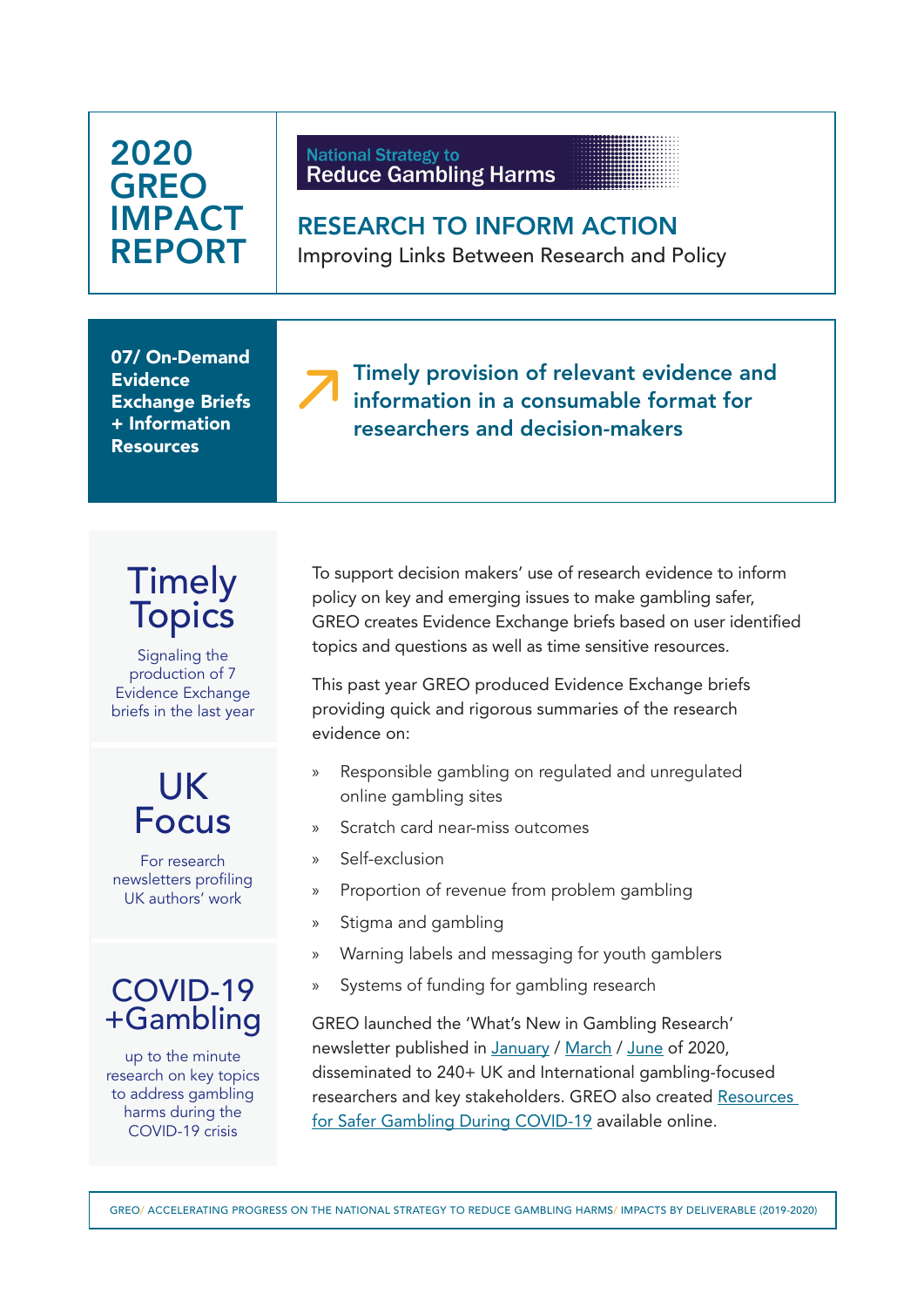#### **National Strategy to Reduce Gambling Harms**

RESEARCH TO INFORM ACTION Improving Links Between Research and Policy

08/ Treatment Report + Prevention and Education Review Launch

### Generating evidence to inform the strategic priorities of the National Strategy

# 10

Key areas of evidence for treatment and support for gambling and its harms

160

Unique articles and reports included in the treatment and support review

### Robust Protocols

Based on PRISMA systematic review guidelines modified for rapid reviews

To make known the critical evidence that will inform the two strategic priorities of the National Strategy — Prevention and Education, and Treatment and Support — GREO is conducting comprehensive reviews on these topics to inform decisions about activities and investments to reduce harms.

A Rapid Evidence Review on treatment and support for gambling problems was produced to better understand what forms of gambling treatment work best, for whom, and why. The report consolidates the evidence base around: Cognitive Behavioural Therapy / Motivational Interviewing / Remote and Self-Help Interventions / Helplines / Treatment Involving Concerned Significant Others / Residential Treatment / Pharmacological Treatments / Brain Stimulation / Gamblers Anonymous / Emerging Treatment Modalities. The [Rapid](https://www.greo.ca/Modules/EvidenceCentre/files/GREO_05_2020_TreatmentRER_Final.pdf)  [Evidence Review](https://www.greo.ca/Modules/EvidenceCentre/files/GREO_05_2020_TreatmentRER_Final.pdf) is available online.

GREO, together with key stakeholders and international experts, has also launched a Comprehensive Review of Prevention and Education interventions to support a better understanding of what interventions are more and less effective and whether some may have unintended consequences. This work will address universal, selective, and indicated measures and will be completed in early 2021.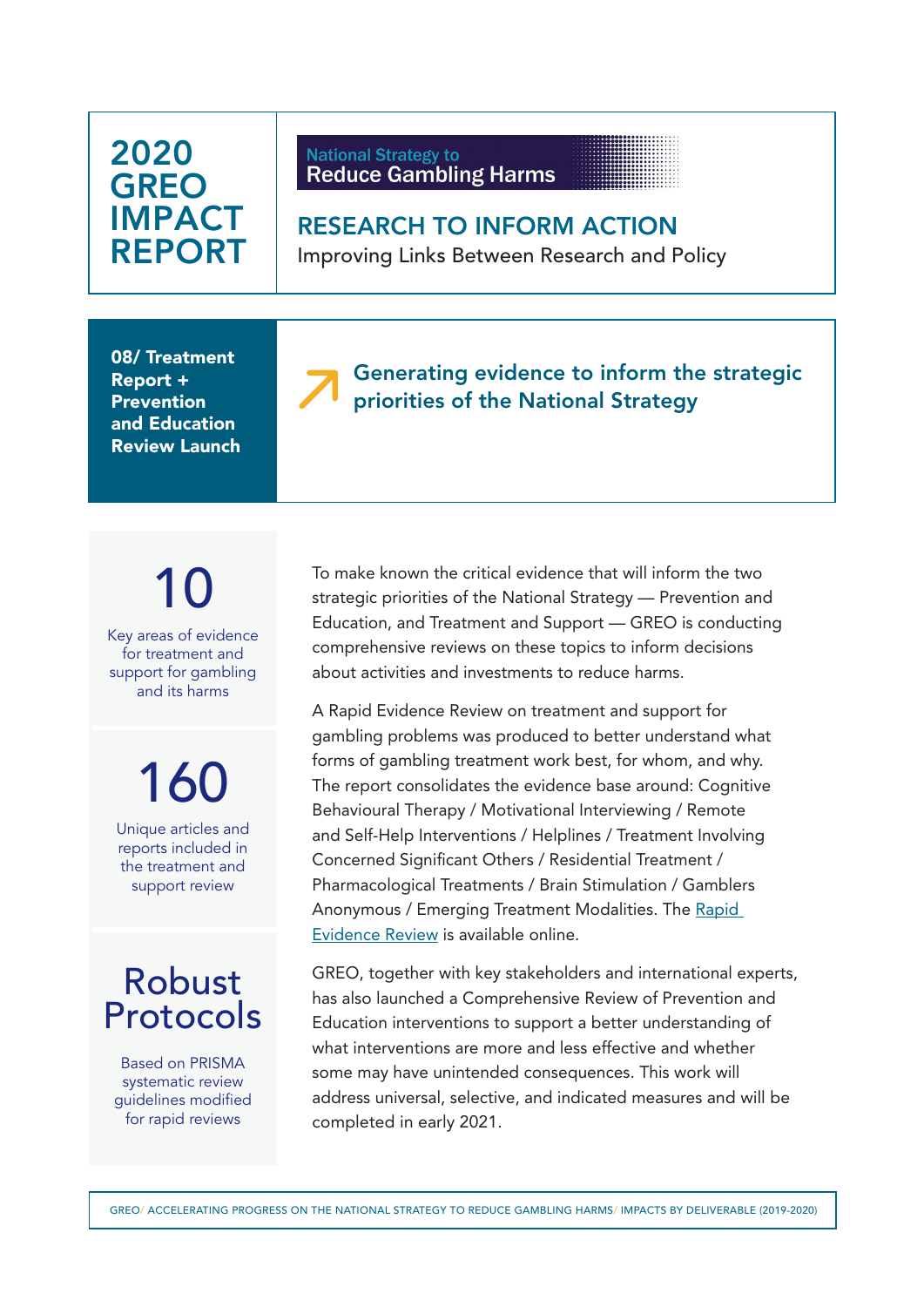

Thank you for reading GREO's first Impact Report. We are excited to continue work on the Research to Inform Action enabler and launch work to accelerate progress on the Evaluation enabler of the National Strategy. Please take a look on the pages that follow to see what we have planned for the remainder of 2020 and into 2021.

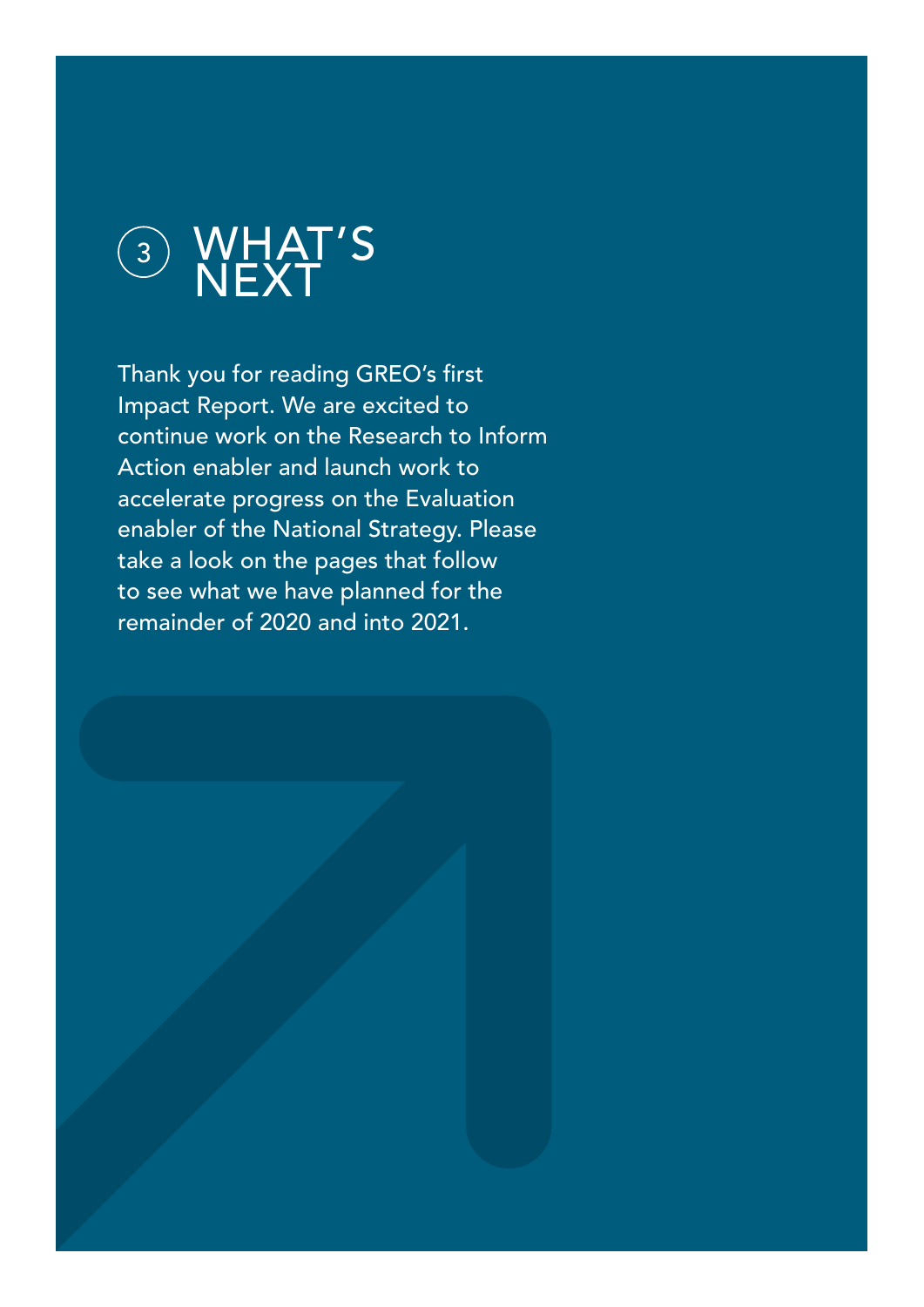



### RESEARCH TO INFORM ACTION

GREO will continue to bring the information infrastructures we've cultivated over the last 20 years together with our gambling expertise and skills in evidence assessment and synthesis to support the National Strategy's Research to Inform Action enabler.

Building upon the previous year's work, for 2020 - 2021 we will be focusing on:

- Demonstrating the collective impact of the National Strategy by bringing together assets created by partners and stakeholders — such as reports, studies, and tools and making these available through the Research to Inform Action Evidence Hub
- Accelerating evidence-informed action by creating learning and engagement 7 processes that support coordinated, cross-sector efforts toward common goals identified through the work of the National Strategy
- Strengthening the research infrastructure in the UK by advising on the creation of information and data management plans and improved practices that deliver efficiencies and deeper insights
- Facilitating uptake of critical evidence by providing all National Strategy partners and stakeholders on-demand evidence synthesis and information tools, including Evidence Exchange briefs, Research Snapshots, content alerts, newsletters, and more
- Promoting research that addresses key gaps identified through the work of the National Strategy by coordinating funding for open-access journal articles and secondary analysis of datasets



Want to find out more, or work with us to make an even greater impact toward the National Strategy to Reduce Gambling Harms in Great Britain? Reach out to the GREO Team at: info@greo.ca

GREO/ ACCELERATING PROGRESS ON THE NATIONAL STRATEGY TO REDUCE GAMBLING HARMS/ WHAT'S NEXT (2020-2021)